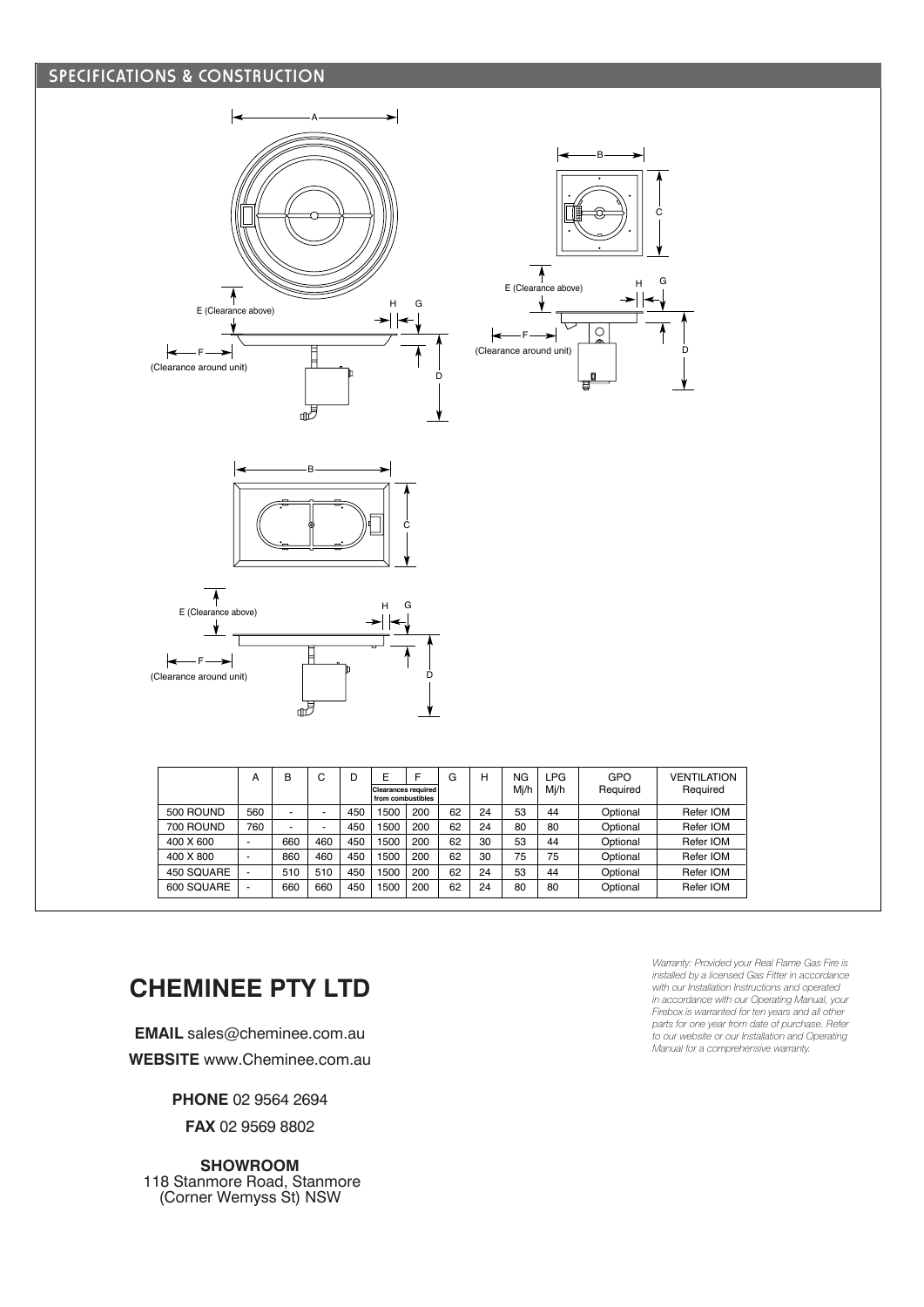# Pit Fire Brochure 2015



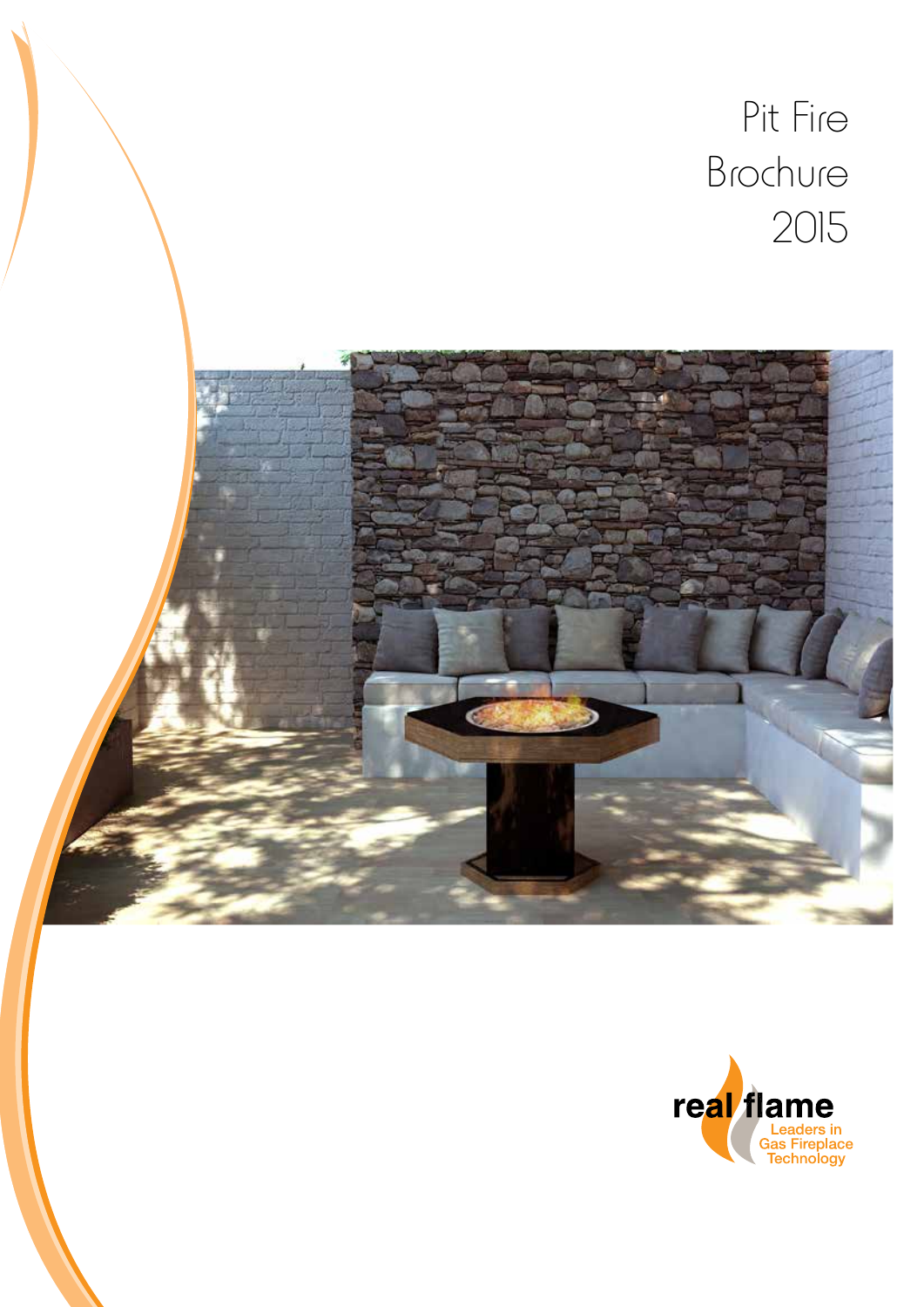